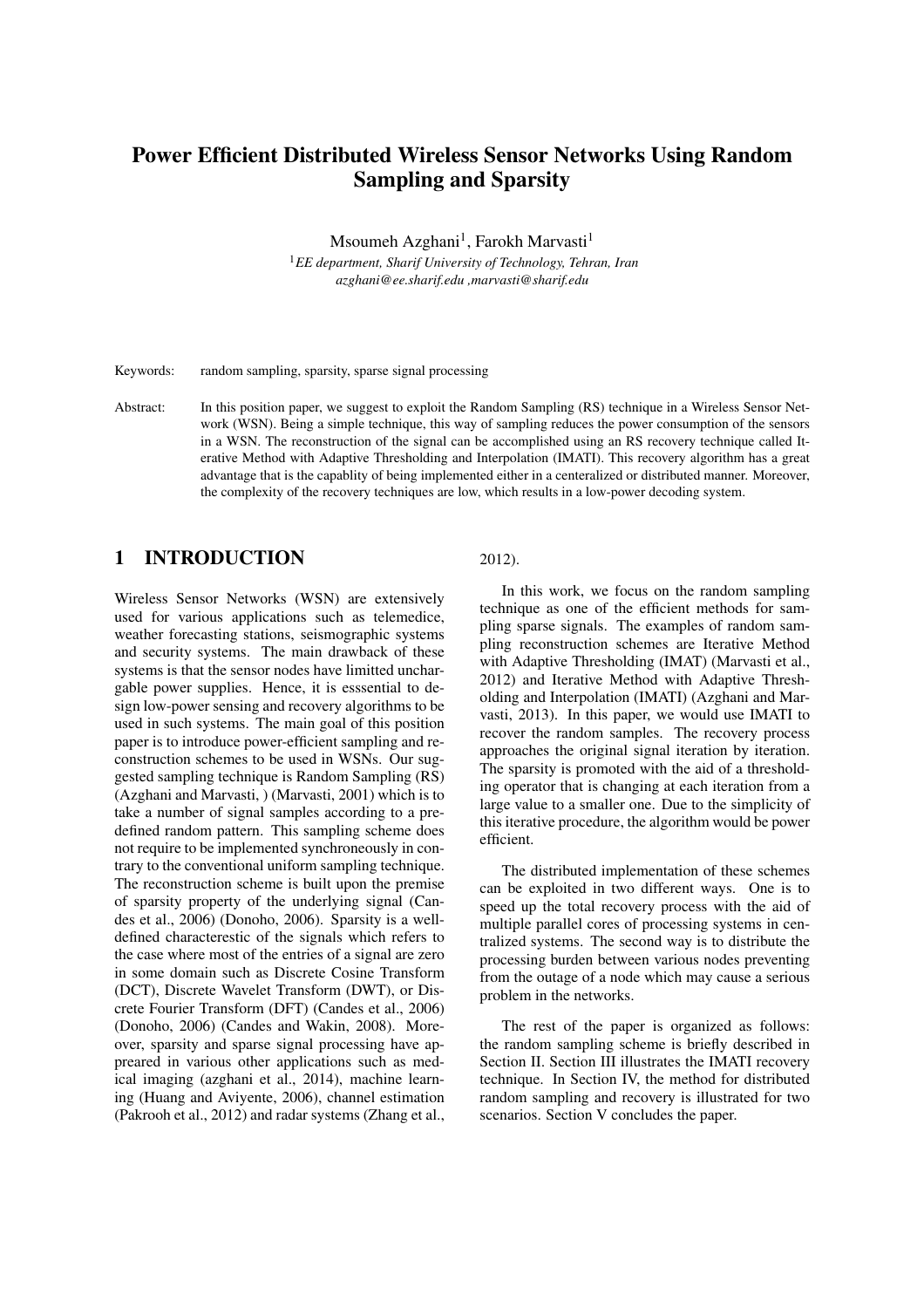# 2 THE RANDOM SAMPLING **SCHEME**

Random sampling refers to the method of taking a number of entries of a signal randomly. In random sampling, a number of entries of a signal are taken randomly. The sampling can be conducted with the aid of an inner product with a binary mask of the same size of the signal. The binary sampling mask is usually a fixed vector or matrix constructed according to a random pattern beforehand. Since the complexity of an inner product operation is considerably low, the sampling process would be of low complexity burden, resulting in a low-power encoder. Suppose the  $m \times n$ matrix **x** be the signal to be sampled., and the  $m \times n$ matrix M be the binary random sampling mask. The randomly sampled matrix, y, would be represented as:

$$
y = M \cdot * x \tag{1}
$$

where *.∗* indicates for the inner product operation. In a wireless network, we have a number of sensors measuring a quantity in their common media.

# 3 RANDOM SAMPLING RECOVERY TECHNIQUES

The random sampling recovery technique that we use is IMATI (Azghani and Marvasti, 2013) illustrated in the following algorithm.

Algorithm 1 Iterative Method with Adaptive Thresholding and Interpolation (IMATI)

- 1: input:
- 2: A random sampling binary mask  $\mathbf{M} \in \mathbb{R}^{m \times n}$ .
- 3: A randomly sampled vector  $y \in \mathbb{R}^n$ .
- 4: The maximum number of iterations *itermax*.
- 5: output:
- 6: A recovered estimate  $\hat{\mathbf{x}} \in \mathbb{R}^n$  of the original signal.

7: procedure IMATI(y*,*x)  $8:$  $\mathbf{x}^0 \leftarrow 0$ 9: for k=1:*itermax* do  $10:$  $\mathbf{X}^{k+1} \leftarrow \overline{T^k} \left( \mathbf{x}^k + \lambda_1 \text{Interp}(\mathbf{y} - \mathbf{M}. \ast \mathbf{x}^k) \right)$ 11: end for 12: **return**  $\hat{\mathbf{x}} \leftarrow \text{IDT}(\mathbf{x}^{iter_{max}})$ 13: end procedure

The *Interp* is an interpolating operator such as sample hold or linear interpolator. At each iteration, an approximation of the sampled signal is obtained.  $T<sup>k</sup>(.)$  is the thresholding operator which promotes the

sparsity of the signal. The threshold value is changing with the iteration number, *k*, as:

$$
T^{k}(\mathbf{x}) = \begin{cases} 0 & \text{if } |x| \leq \theta(k) \\ x & \text{if } |x| \geq \theta(k) \end{cases}
$$
 (2)

The DT and IDT operators are Discrete Transform (such as DCT) and its inverse, respectively. Let x be a sparse signal in an arbitrary domain (DCT domain) where we have a subset of its samples in another domain (time domain). The DT operator is used for transforming the signal from the sparsity domain to the time domain. To initialize, the signal is estimated as an all-zero matrix. After taking the discrete transform of the signal, sparsity is enforced by using an adaptive threshold which keeps the components above a specific threshold value. In order to retrieve all the coefficients of the signal, the threshold is set to a large value at first and decays exponentially as the iteration number increases (the reverse can also be performed)as:

$$
\Theta(k) = \Theta(0)e^{-\alpha k} \tag{3}
$$

The inverse discrete transform of the thresholded coefficients are interpolated and the exact time domain samples of the signal are replaced. After a number of iterations in time and frequency domain, the estimated signal becomes more similar to the original one.

# 4 DISTRIBUTED RANDOM SAMPLING AND RECOVERY

In the distributed random sampling technique, various non-overlapping binary masks are designated to each of the sensor nodes according to a predefined template. The block diagram of the distributed random sampling scheme is depicted in Figure 1.



Figure 1: The distributed sampling block diagram.

For the recovery process, we can consider two topologies, the star topology and the ring topology.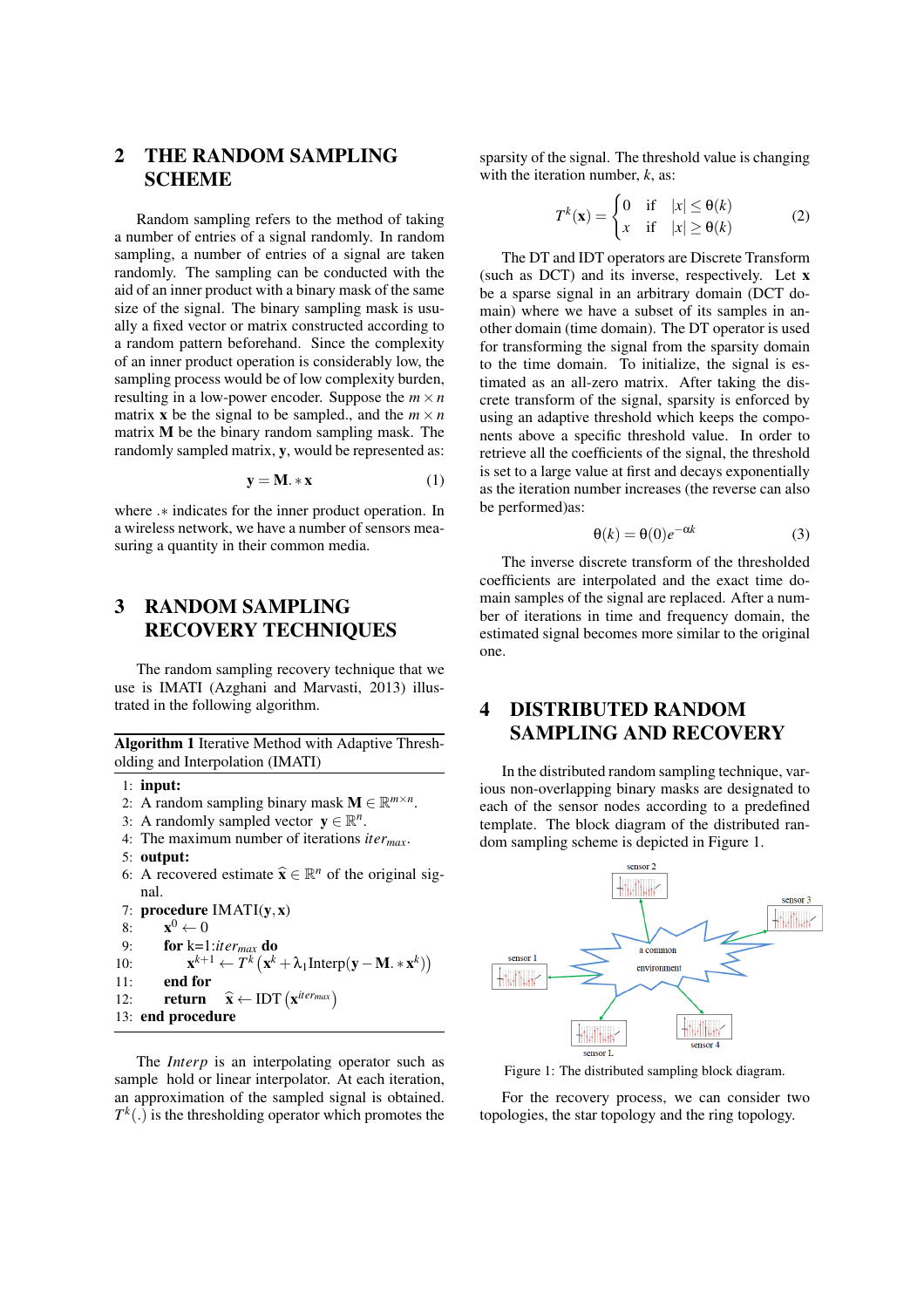### The star topology for centralized recovery

In this scenario, the nodes are sending their samples to a Fusion Center (FC) which recovers the signal using the method suggested in the previous section. The block diagram of the star topology for centralized recovery is shown in Figure 2.



Figure 2: The star topology for centralized recovery.

In this case, the sampling is done in a distributed way, while the recovery procedure which might be more complex and energy-consuming is conducted in a centeralized manner. This scenario can be helpful in the applications where the available energy of the sensor nodes are too low that they cannot perform the recovery. Moreover, the samples taken from different sensors are corrupted by independent noises and their sum in the FC achieves diversity and hence the SNR is increased. As an application of this scenario can be the use of several low-cost microphones to improve the SNR of an audio signal by an amount of  $10*log(L)$  dB where L is the number of distributed microphones. We have verified this fact by simulating two microphones and observing 3 dB improvement.

#### The ring topology for disributed recovery

In this scenario, we try to distribute the reconstruction task between different sensors. The block diagram of the ring topology for the distributed recovery is depicted in Figure 3.

The first sensor applies some iterations of the RS recovery method and sends the result to the second sensor which uses the recovery of the previous sensor as an initial condition for the recovery of its subset of samples. The third sensor which applies the recovery procedure on the received signal from the second sensor produces the ultimate recovery of the signal. In this way, we implement the signal sampling and recovery in a progressive and distributed way. This scenario can be used in the applications where the nodes have the ability to do a part of the recovery task. The



Figure 3: The ring topology for ditributed recovery.

advantage of this scheme compared to the previous one is that no FC is required in this case.

#### 5 conclusion

In this position paper, we proposed a sampling technique to be used in the nodes of a wireless sensor network. The suggested scheme relies on the random sampling methodology. Furthermore, we presented two different scenarios for the recovery process in the network. By using the star topology, the sampling is done in a distributed manner, and the recovery is conducted in a fusion center. The ring topology, however, provides the distributed IMATI recovery algorithm where the complexity burden is divided between various network nodes.